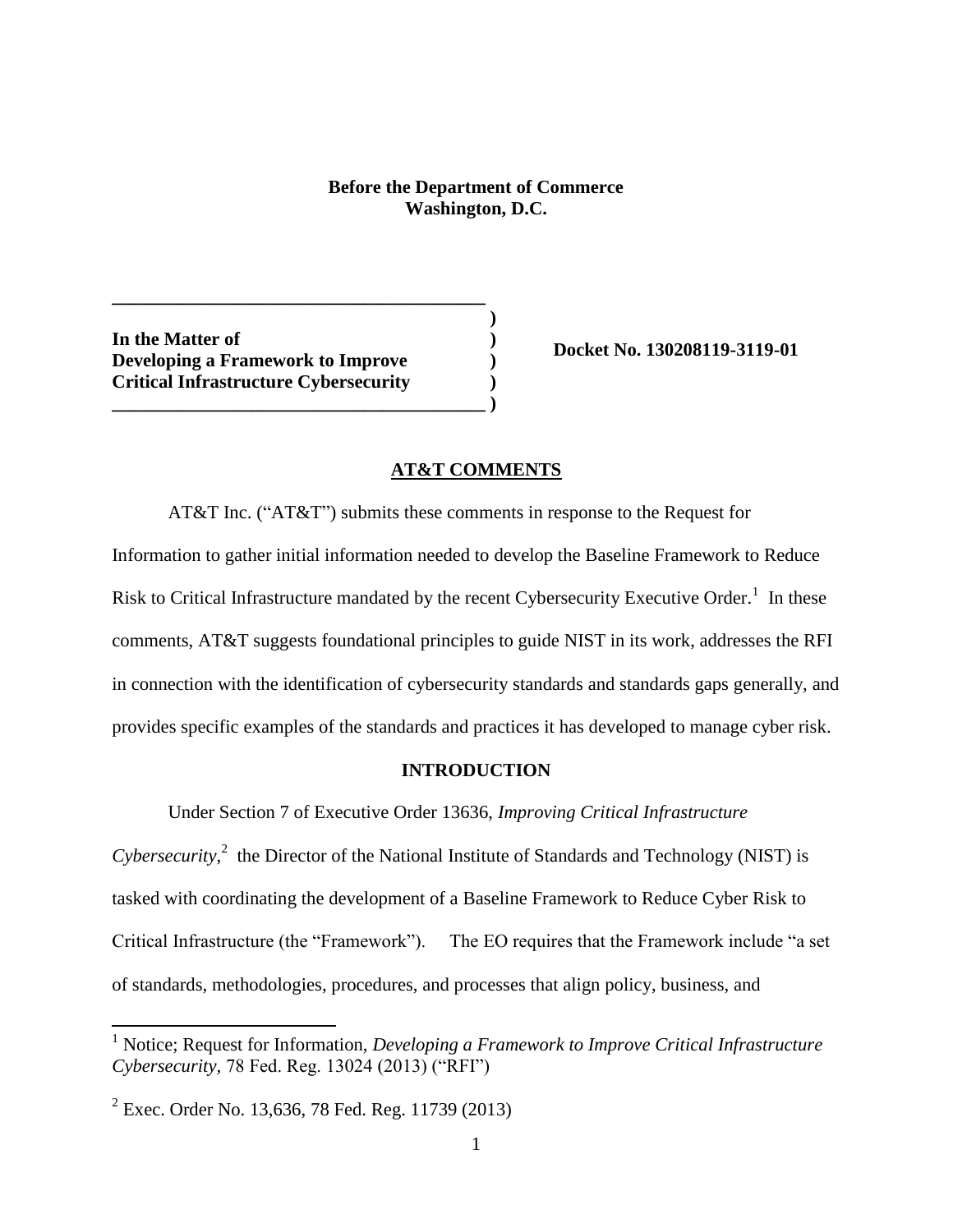technological approaches to address cyber risks" and it must "incorporate existing consensusbased standards and industry best practices to the fullest extent possible."<sup>3</sup> The Framework must further be consistent with international standards "whenever feasible."<sup>4</sup> It must provide a "prioritized, flexible, repeatable, performance-based, and cost-effective approach" to enable Critical Infrastructure ("CI") owners and operators to "identify, assess and manage cyber risk."<sup>5</sup> The EO places a particular emphasis on "cross-sector security standards and guidelines" applicable to CI and tasks NIST with identifying, within the Framework, "potential gaps that should be addressed through collaboration with particular sectors and industry-led standards organizations."<sup>6</sup> The Framework must include guidance for "measuring the performance of an entity in implementing" the Framework.<sup>7</sup>

## **THE EO AND THE FRAMEWORK: GUIDING PRINCIPLES**

The EO directs NIST to undertake an enormous effort in a very short time. NIST must use that time to focus on developing a Framework that will advance the rapid and widespread adoption of cybersecurity by encouraging technology innovation in the current and future economic and investment climate. Unless it is developed in way that truly "aligns policy, business, and technological approaches to address cyber risks,  $\delta$  the Framework, with its ultimate collection of standards, methodologies, procedures and processes, risks becoming a bureaucratic

4 *Id.*

 $\overline{\phantom{a}}$ 

5 *Id.*

6 *Id.*

7 *Id.* 

 $3$  EO, 78 Fed. Reg. at 11741

<sup>8</sup> EO at 11741; RFI at 13024.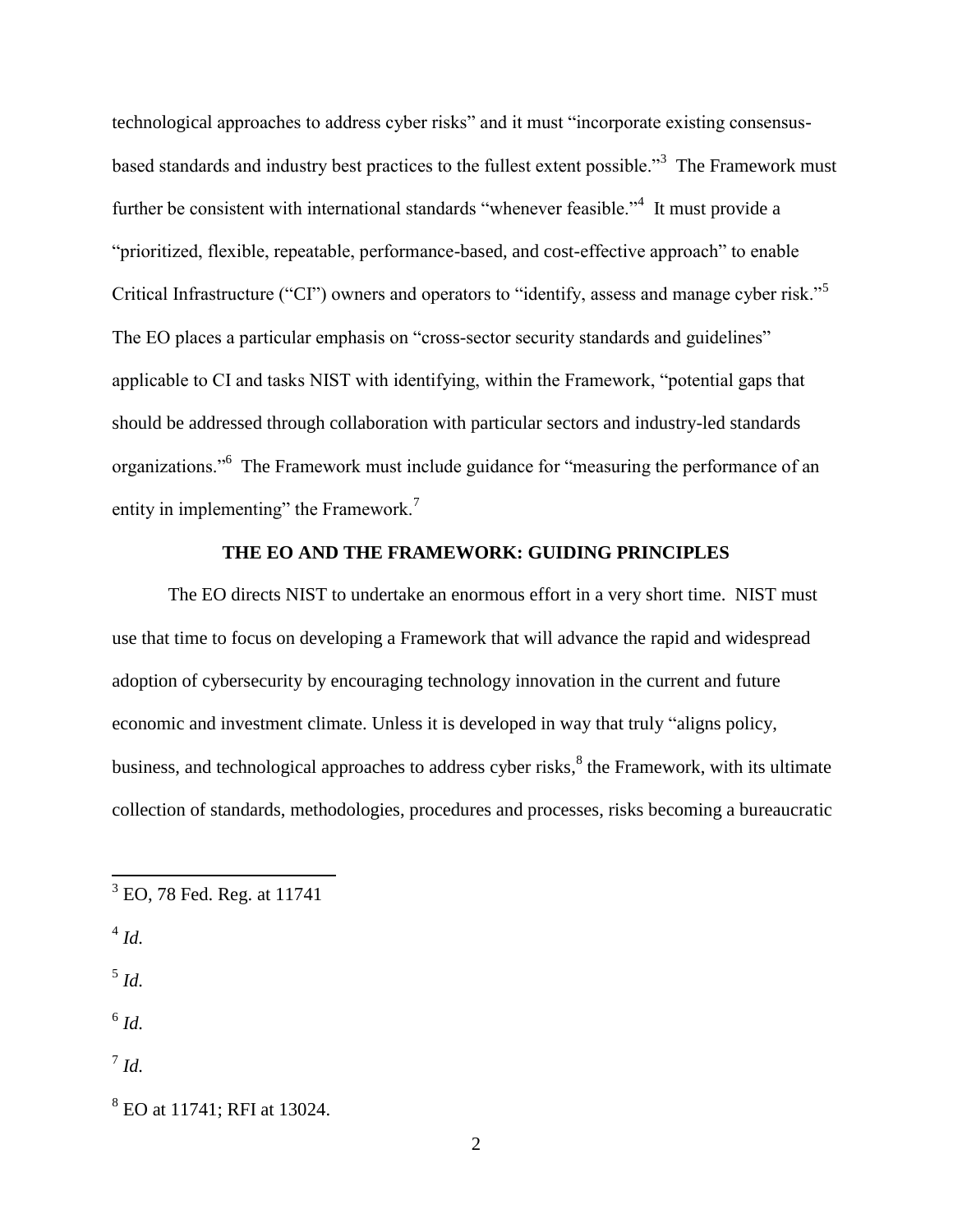impediment to making real improvements in cybersecurity, rather than a flexible and effective tool for collaboration. Put another way, the Framework cannot be our Nation's primary and best defense against the evolving and expanding cyber threat. Rather, inter- and intra-sector cybersecurity innovation in the context of fluid, flexible and trusted private-public partnerships are necessary to eliminate vulnerabilities and defeat malicious actors. The Framework must enable, not inhibit, such innovation, and it must not overburden existing public private cybersecurity partnerships. To that end, it must embrace the principles of efficiency, prioritization, inclusiveness, and innovation.

## *First Principle: Efficiency*

The cybersecurity policy arena is already crowded with procedure, relationships, and standards. The Framework must build upon existing cybersecurity public private partnerships while avoiding duplication of work efforts and the proliferation of standards. Federal law and policy have already established roles and responsibilities for federal agencies working with the private sector and other entities in enhancing the cyber and physical security of critical public and private infrastructures.<sup>9</sup> The Homeland Security Act of 2002 assigned the newly created Department of Homeland Security ("DHS") responsibility for developing a comprehensive national plan for securing key domestic resources and CI and assisting in the development and promotion of private sector CI best practices.<sup>10</sup> DHS's National Infrastructure Protection Plan (NIPP) describes a partnership model as the primary means of coordinating government and

<sup>9</sup> GAO-12-92, *Critical Infrastructure Protection: Cybersecurity Guidance is Available, but More Can be done to Promote its Use,* (December 2011) at 5.

<sup>10</sup> *Id.*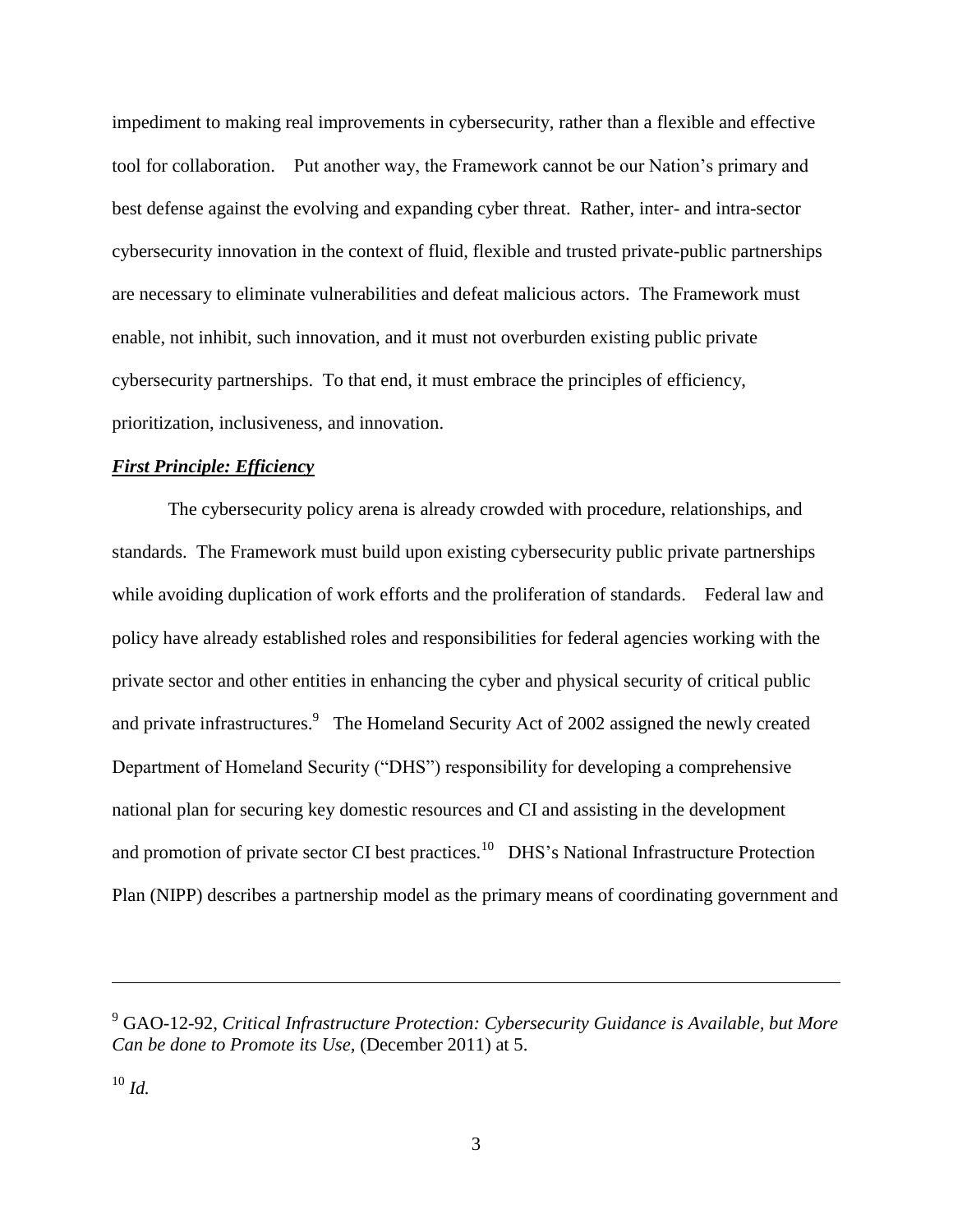private sector efforts to protect  $CI$ .<sup>11</sup> Under the NIPP, sector-specific agencies are required to work with their private sector counterparts to understand and mitigate cyber risk.<sup>12</sup>

Trusted partnerships between the public and private sectors are essential for effective national cybersecurity. The private sector needs the best government intelligence, context, advice, warnings and insights to be made available to technology developers, cybersecurity practitioners, and critical infrastructure owners and operators. The communications sector also proactively engages in and leads a wide variety of private sector lead standards in addition to its government partnerships<sup>13</sup>. Within the Communications CI Sector, AT&T has a long history of working in the context of established public private partnerships, both before and after the establishment of the NIPP.<sup>14</sup> The Framework should build upon existing relationships like these and facilitate their evolution into truly flexible and fluid alliances that leverage the technology innovation needed to combat emerging threats.

l <sup>11</sup> *Id.*

 $12$  *Id.* 

 $13$  The GAO listed 76 different documents that had been published providing cybersecurity guidance for the Communications Sector. This includes guidance from groups such as the CSRIC and IETF but also from non-governmental organizations such as the Alliance for Telecommunications Industry Standards (ATIS), International Organization for Standardization (ISO), the Cloud Security Alliance (CSA), the GSM Association (GSMA), and the 3rd Generation Partnership Project (3GPP). AT&T also participates in a variety of other industry groups focusing on security such as the Messaging Anti-Abuse Working Group (MAAWG) among others. GAO, *Critical Infrastructure Protection, infra, n.9,* passim*.*

<sup>14</sup> AT&T participates in or coordinates with many partnerships with government entities, both domestically and internationally, including the National Security Telecommunications Advisory Committee (NSTAC), U.S. Secret Service Cyber Crimes Task Force; Federal Bureau of Investigation's InfraGard©; Network Reliability and Interoperability Council (NRIC); Computer Emergency Response Team/Coordination Center (CERT/CC); Communications Security Reliability and Interoperability Council (CSRIC); Internet Engineering Task Force (IETF) and the World Wide Web Consortium (W3C); Forum of Incident Response and Security Teams (FIRST); Communications – Information Sharing and Analysis Center (Communications-ISAC);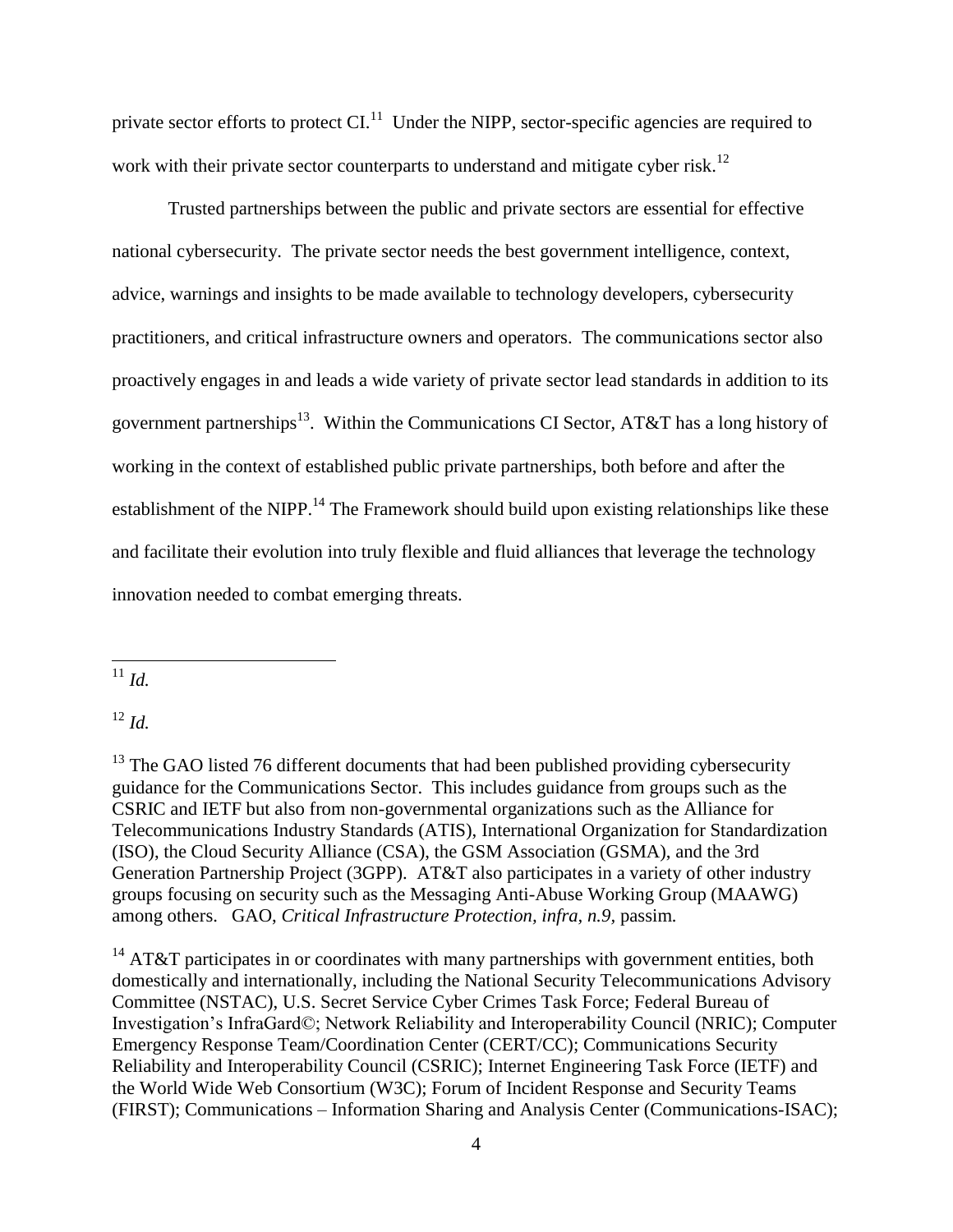NIST should recognize that there are cybersecurity work efforts spearheaded by various government agencies. Three years ago Melissa Hathaway, former Acting Senior Director for Cybersecurity at the National Security Council, noted at the time that there "a recent cursory review identified more than 55 government initiative public-private partnerships in the area of cybersecurity".<sup>15</sup> Since then the number of partnerships has grown. Industry stakeholders are constantly challenged by having to support parallel government efforts, especially in the area of cybersecurity standards and best practices. Duplication is inefficient, costly, and distracts from the private sector's main cybersecurity mission. The EO establishes a number of specific work efforts that should be given priority over parallel or related government efforts that could result in inconsistent outcomes or needlessly squander private sector resources.

As an example, the Communications CI sector participates in the Federal Communications Commission's CSRIC, which includes working groups addressing issues related to cybersecurity. The last CSRIC III focused on Border Gateway Protocol security, Domain Name System Security Extension, botnets and a set of potential security controls for communications. As a practical matter, it will be difficult for the private sector to support parallel standards process at both the FCC and the NIST. The FCC should participate in the NIST and DHS public private partnership process through the Government Coordinating Council (GCC), and in this way provide any input it deems material into the Framework. At the same time, the agency should be encouraged to suspend cybersecurity activity at CSRIC pending the

l

ATIS-Network Reliability Steering Committee (NRSC); and the National Cybersecurity Alliance.

<sup>&</sup>lt;sup>15</sup> FCC, *Cyber Security Certification Program*, Comments of AT&T Inc., PS Docket No. 10-93 (July 12, 2010) ("AT&T FCC Certification Program Comments") at 11.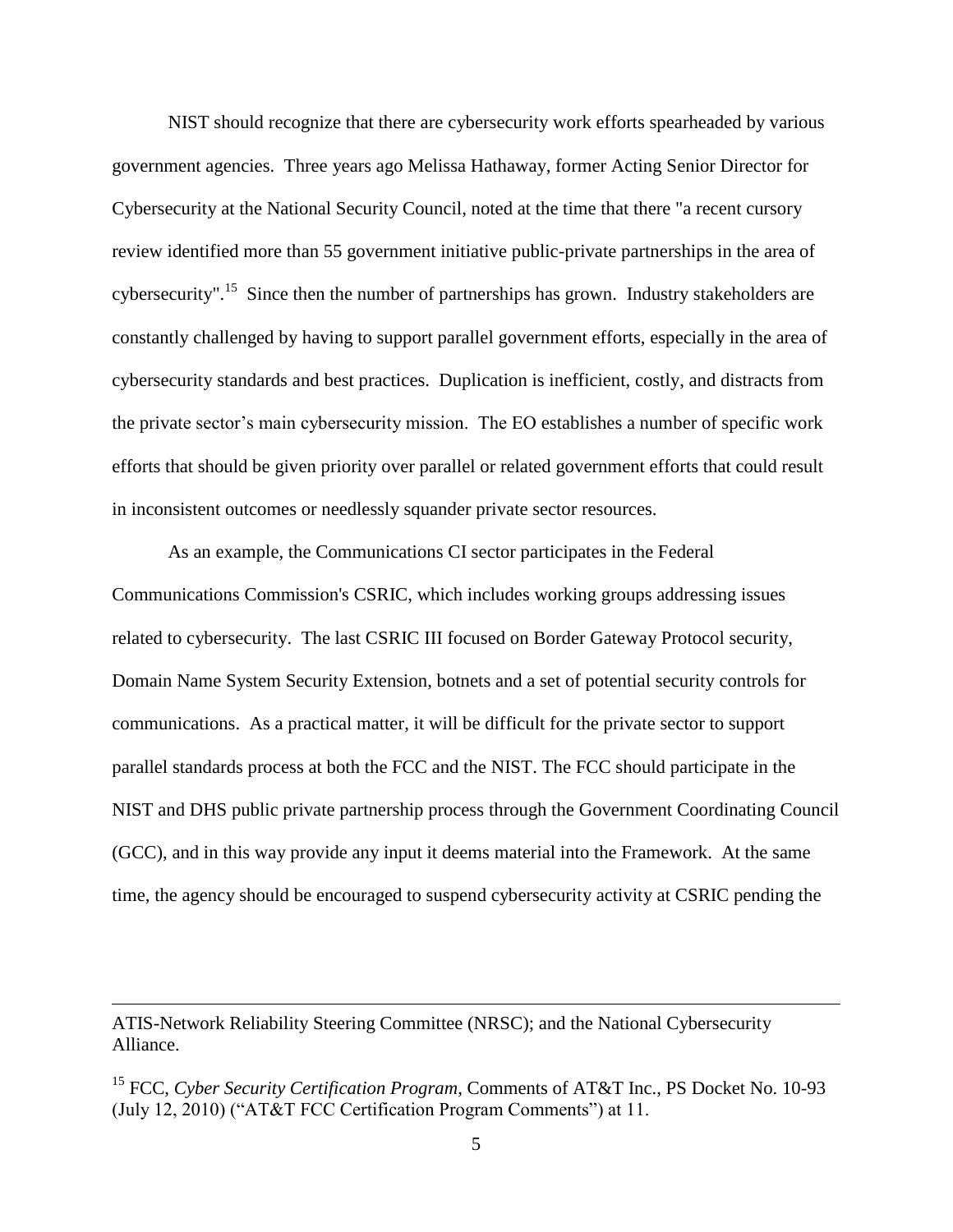outcomes of the EO-initiated processes that are the Administration's and private sector's first priority.

The Framework, of course, is ultimately concerned with identifying appropriate standards and best practices. There are many security standards already developed and a wide variety of organizations focusing on security around the world.<sup>16</sup> NIST should leverage existing standards and practices. Because it simply has no time to develop new security standards, practices or norms, in the compressed timetable allotted by the EO, the best outcome would be to leverage those standards that have already been developed.

#### *Second Principle: Priority*

 $\overline{\phantom{a}}$ 

The Executive Order recognizes that the framework should provide a "*prioritized*, flexible, repeatable, performance-based and cost-effective approach to help owners and operators or critical infrastructure identify, assess and manage cyber risk." An operating principle throughout the NIST framework process should be to prioritize the most critical principles or standards. If NIST attempts to protect everything or the framework becomes excessively broad it may distract attention away from the most critical areas and effectively limit security or create false sense of security that in the end does more harm than good.

#### *Third Principle: Ecosystem-Wide Consultation*

Consistent with Section 6 of the EO, the Framework should be developed in a consultative process largely led by industry with NIST playing both a consultative and a convening role to aid industry in identifying those practices that may enable them to best attain measurable performance pursuant to the Framework's ultimate guidance. Because cybersecurity is a shared responsibility in an interconnected world, the Framework should include all

<sup>16</sup> GAO, *Critical Infrastructure Protection: Cybersecurity Guidance is Available, but more can be done to promote its Use,* (December 2012) *passim.*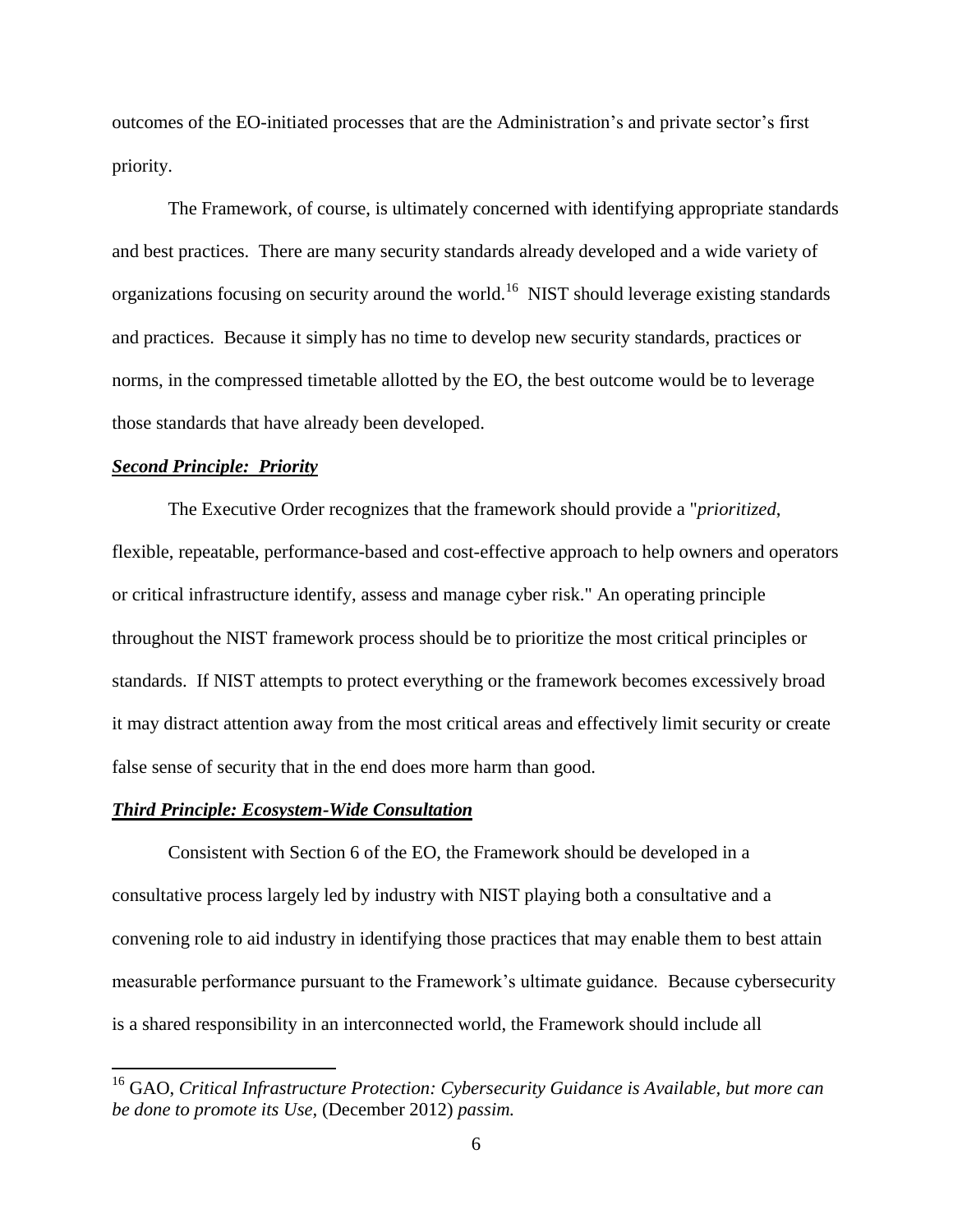ecosystem stakeholders in its consultative process. A broad ecosystem approach, which includes various types of service providers, equipment manufacturers, software developers and end-user customers, is essential to developing effective cybersecurity strategies and responses that can be adopted across sectors through the existing sector coordination process and implemented in specific sectors through the existing Sector Specific Agencies (SSA) and Sector Coordinating Councils (SCC). Finally, the ecosystem is clearly international in scope. NIST should therefore focus on widely accepted international standards, and at all times seek to harmonize its activity with global standards work.<sup>17</sup>

## *Fourth Principle: Innovation over Regulation*

Ultimately, the Framework must reflect the dynamic nature of the cyber threats. Innovation and flexibility are the greatest weapons against varied, nefarious and adaptive cyber threats.<sup>18</sup> NIST should therefore eschew a "checklist" approach and rather preserve private sector flexibility to act proactively and respond quickly. Prescriptive regulation or other requirements could slow response times, exacerbate cyber incidents, and discourage innovative and evolving solutions to new and evolving threats. The objective of this Framework proceeding should be to establish a simple baseline of security leaving flexibility for owners and operators of critical infrastructure to innovate beyond those basic controls as threats evolve and circumstances warrant. CI owners should be provided with a set of flexible and adaptable

 $17$  EO at 11741. At the World Conference on International Telecommunications U.S. Government policy favored continuing the existing multi-stakeholder process for Internet governance and issues such as cybersecurity, as opposed to more regulatory, top down models proposed by some countries. In order to support a consistent U.S. policy and reinforce a good model for addressing these issues, any Internet-facing standards process at NIST should remain flexible and market driven.

<sup>&</sup>lt;sup>18</sup> AT&T FCC Certification Program Comments at 7.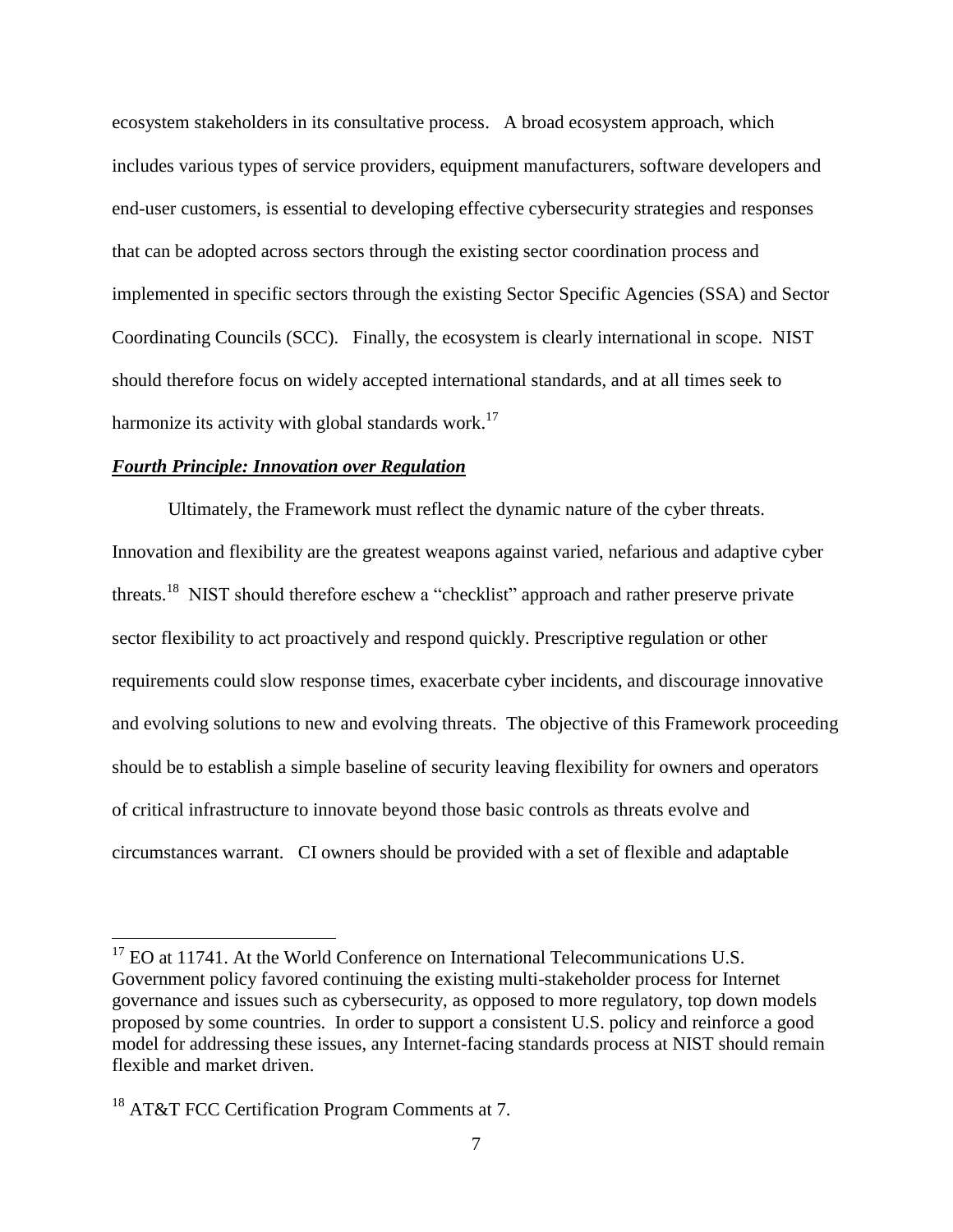principles to both measure and mitigate risk in a cost effective manner, consistent with their operational and business models.

When government policies incent the private sector to prioritize compliance with standards, checklists and the like over the development of innovative ways to address cyber threats, there is a real risk that the nation's cybersecurity defenses will be sub-optimal. Within the Communications CI Sector, compliance with fixed standards would limit the flexibility of communications service providers to manage their networks effectively in response to changing cyber threats and would also deter innovation.<sup>19</sup> Fixed standards and checklists could expose private sector vulnerabilities, providing malicious actors a roadmap to infrastructure penetration.<sup>20</sup> For these reasons, the Framework must operate to encourage, not stifle, innovation.

#### **IDENTIFYING EXISTING STANDARDS AND GAPS**

NIST has initially scoped the Framework development process in three parts: (1) identify existing cybersecurity standards, guidelines, frameworks and best practices that enhance the security of CI sectors and other interested entities; (2 specify high-priority gaps for which new or revised standards are needed, and (3) collaboratively develop action plans by which these gaps can be addressed. In this proceeding, NIST should be focused on establishing a Framework that encourages technology innovation through the establishment of baseline principles that CI owners and operators may choose to adopt consistent with their business practices in a way that can improve their cybersecurity posture. In the limited time available to it, NIST cannot afford

 $19$  AT&T FCC Certification Program Comments at iii.

<sup>20</sup> *Id.*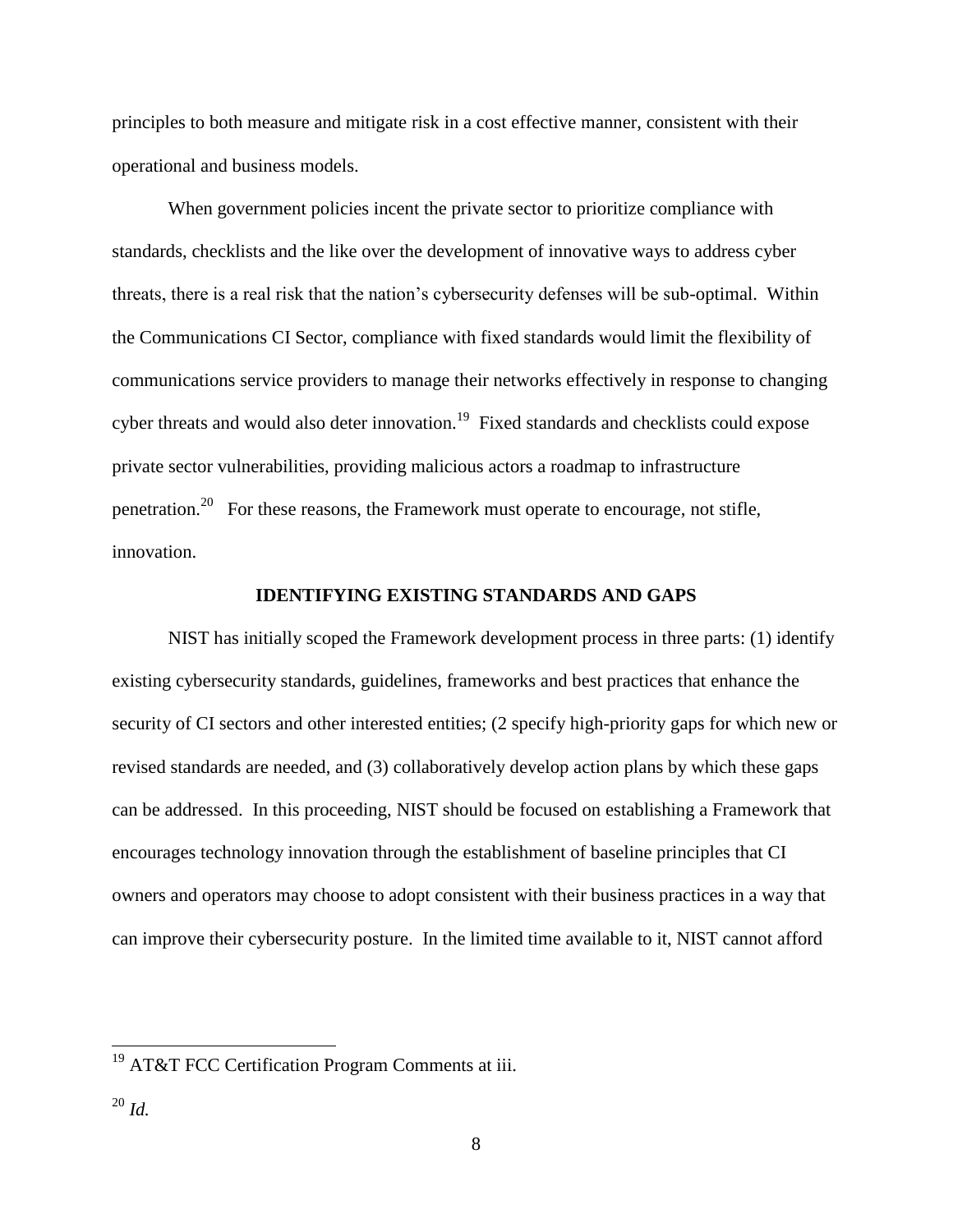to be overly inclusive or expansive beyond consensus requirements designed to address a range of common vulnerabilities.

A wide variety of existing standards address security issues, including the ISO/IEC 27001:2005 Information Security Management Standard, SSAE 16/ISAE 3402/SOC1 (formerly SAS 70), SOC 3 (formerly SysTrust), Payment Card Industry (PCI) Data Security Standard (DSS) and similar certifications or audits. Further, an array of security standards have been developed at organizations such as ITEF, ATIS, 3rd Generation Partnership Project (3GPP), GSMA, NIST, and NRIC/CSRIC.<sup>21</sup> Approaches such as the ISO 27001:27005 standards address a systematic way for organizations, independent of their specific lines of business, to examine their information security risks, take account of threats and vulnerabilities; design security controls and risk management processes to address those risks; and adopt management process to ensure that the information security program continues to meet the organizations needs on an ongoing basis. Other approaches, such as PCI standards or the requirements of Federal Information Security Management Act (FISMA) or Health Insurance Portability and Accountability Act (HIPAA), apply more specifically to particular product lines, businesses, or data sets, and are therefore less cross-sectoral. Many of the communications-specific standards

 $\overline{a}$ 

<sup>21</sup> AT&T participates in all of these processes, as well as others*. See supra*, n.13, for a nonexclusive listing of efforts in which it participates. The NRIC, the Network Reliability and Interoperability Council, was the predecessor to the CSRIC at the FCC. There were multiple iterations of the NRIC from 2002-2005. NRIC VI in 2002-2003 published a series of recommendations on cybersecurity best practices and NRIC VII in 2004 conducted a focus group that identified 173 cybersecurity practices. CSRIC II in 2010 refreshed the NRIC best practices identifying 397 total cybersecurity practices. Finally, the short list in the text above is not intended to be all inclusive; s*ee* GAO, *Critical Infrastructure Protection: infra, n.9,* for further identification of standards by CI sector.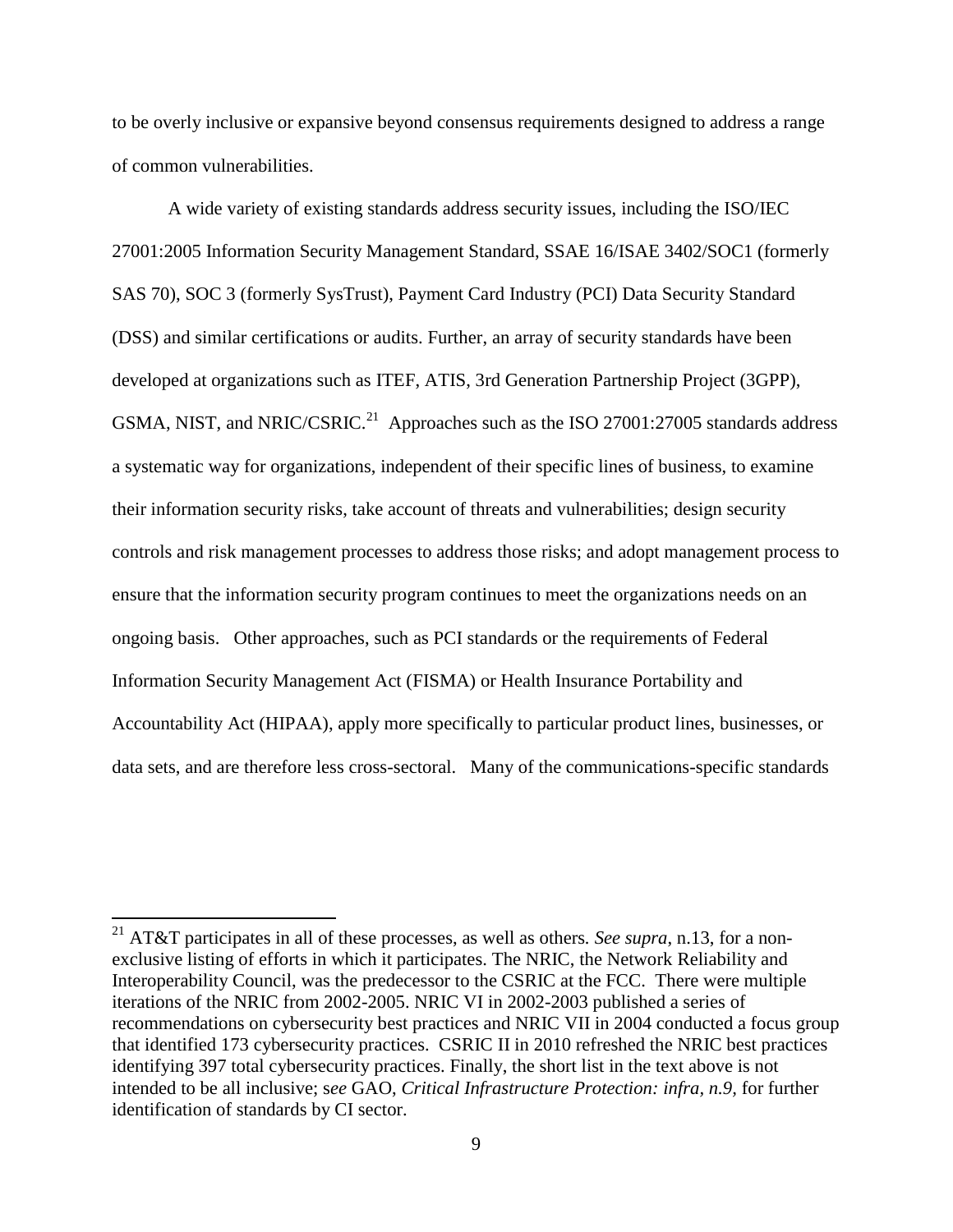bodies such as 3GPP, GSMA, CSRIC and NRIC are specific to network security. Finally NIST itself has issued a series of publications (800-series publications) cataloging security standards for government agencies - including NIST 800-53.

After identifying the many existing security standards, NIST should be careful not to assume that it is appropriate to adopt them all uncritically as part of the Framework. For example, many of the CSRIC practices were developed as part of a process that did not incorporate the requirements and rigor of the National Institute of Standards and Technology Act, the National Technology Transfer and Advancement Act of 1995 or OMB Circular A-119, all of which are required by the EO to be followed in the development of the Framework.<sup>22</sup>

Another fundamental challenge to establishing cross-sector standards and practices is that that different organizations and sectors, and individual companies within those sectors, operate differently and have varying capabilities to respond to cyber threats, with the oft-observed truism that there is no one size fits all approach to cybersecurity. Thus the Framework should take into account the varying capabilities of CI owners and operators of as well as the practicality and the cost effectiveness of the measures proposed. Individual CI owners and operators have the best visibility and knowledge of their infrastructure and how to best manage cyber risks to their business. It will therefore be necessary for NIST to approach the development of best practices in a way that accounts for these differences and doesn't focus on specific standards or technologies. AT&T recommends that NIST focus on a broad set of principles that each sector, through the sector coordinating councils, can then apply to their unique situation on a voluntary basis to fulfill vulnerability and threat mitigation goals developed by CI owners and operators, rather than focusing on specific technology standards.

# **AT&T's APPROACH TO SECURITY STANDARDS AND PRACTICES**

 $^{22}$  EO at 11741.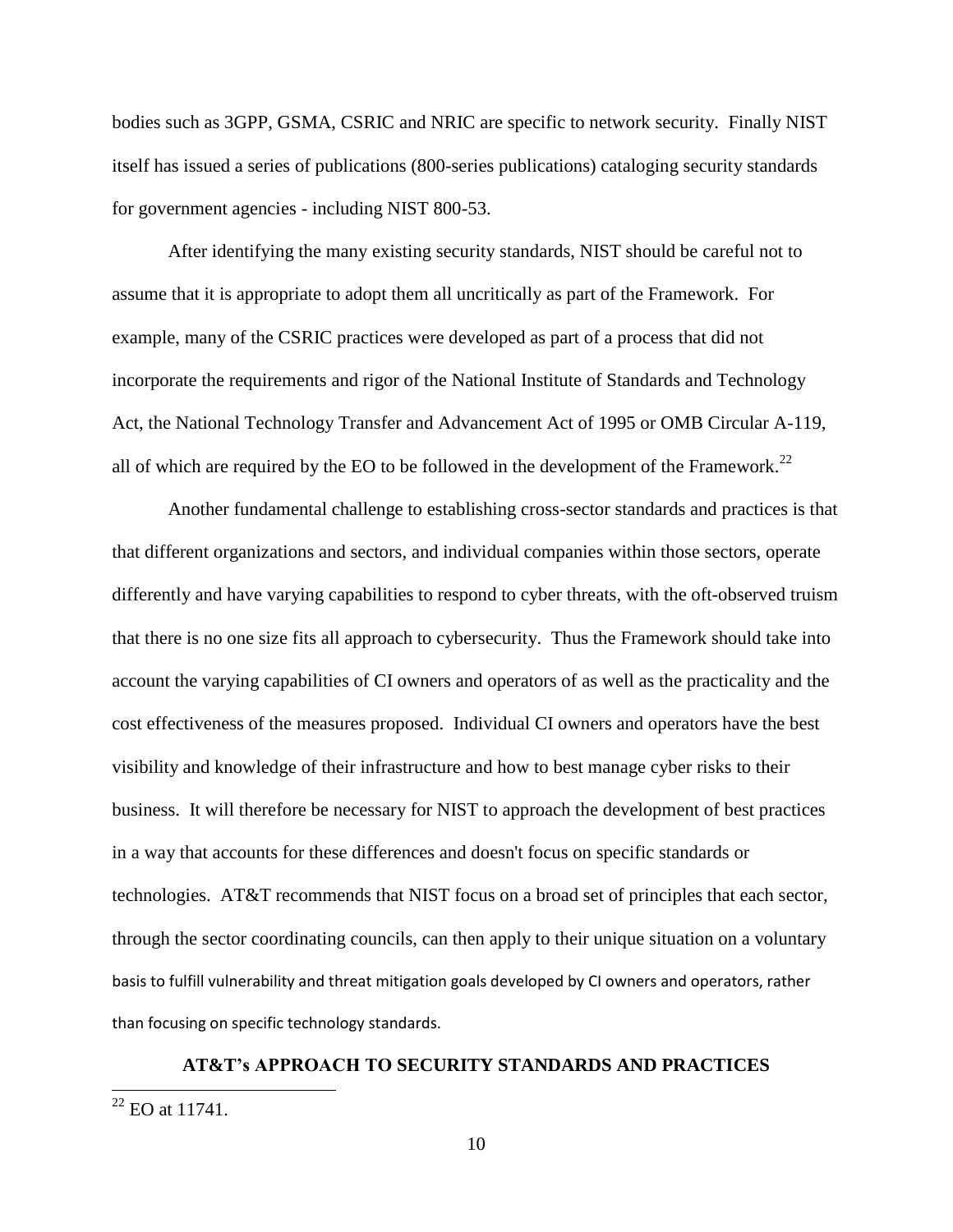It is AT&T's general corporate policy and practice to protect its information resources from unauthorized or improper use, theft, accidental or unauthorized modification, disclosure, transfer, or destruction, and to implement protective measures commensurate with their sensitivity, value, and criticality.<sup>23</sup> AT&T's information resources include any owned or managed systems, applications, and network elements, and the information stored, transmitted, or processed with these resources. AT&T develops and issues specific internal standards and other reference materials in support of this policy (the "AT&T Security Policy and Requirements" or "ASPR"). This includes policies addressing AT&T's workforce; its technology, vendor, contractor and supplier contracts; and overall compliance, as well as related risk-assessment practices. Given the dynamic environment that AT&T supports, the ASPR are continually re-evaluated and modified as industry standards evolve and as circumstances require. In addition, operating procedures, tools and other protective measures are regularly reviewed to ensure the highest standards of security are observed throughout the corporation.

AT&T considers internal reviews of operations and applications functions for compliance with security requirements essential to evaluating the adherence to the established security procedures worldwide. Business and operations units are encouraged to perform self-reviews to verify compliance with published security requirements. AT&T's internal review of business

unit and operational compliance with security requirements consists of a comprehensive review of an organization's adherence to regulatory guidelines and internal policies, controls, and

 $\overline{a}$ 

<sup>&</sup>lt;sup>23</sup> In order to assist business users in understanding AT&T's comprehensive approach to security and to maximize the benefits of the various security solutions available to them, AT&T provides the AT&T Information & Network Security Customer Reference Guide, which contains an extensive description of AT&T's cybersecurity practices (Attachment A).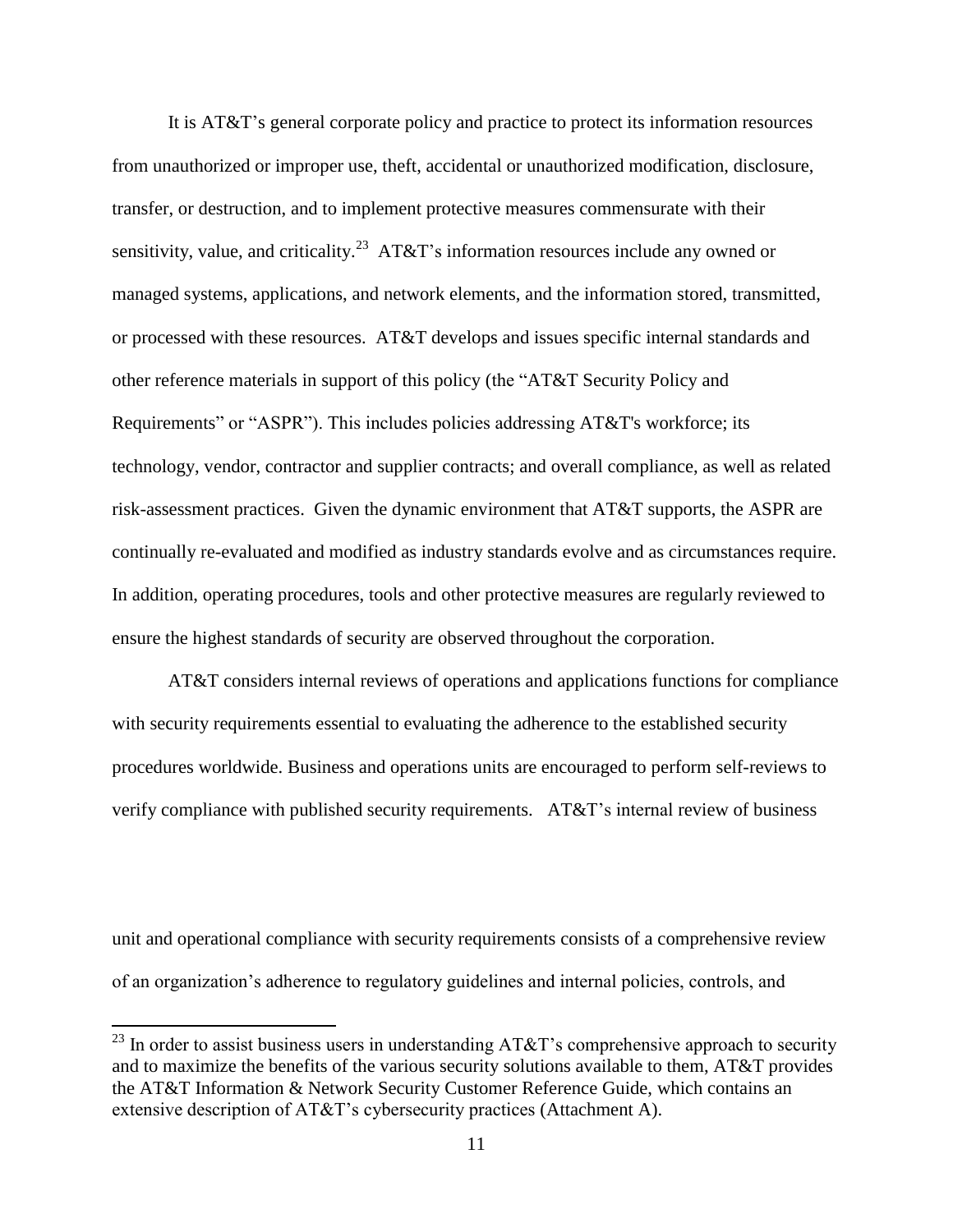procedures, as applicable. AT&T security auditors and assessors evaluate the strength and thoroughness of compliance. Assessors review security policies, user access controls and risk management procedures over the course of a compliance engagement and report the findings to all key stakeholders. AT&T deals with a carefully selected and limited number of wellestablished trusted core network router and switch vendors, and has trusted relationships with these manufacturers and vendors developed over time. Among the range of activities it performs when conducting due diligence in the selection of network equipment, AT&T may evaluate hardware and software for vulnerability to denial of service attacks; test equipment to ensure data transfers cannot be intercepted or redirected; test software to ensure data transmission security; examine manufacturer's provenance and business history; and consult with NIST or the Department of Commerce.

In furtherance of these activities, AT&T has developed and maintains a comprehensive set of security policies and standards based on leading industry standards such as ISO/IEC 27001:2005. AT&T has undertaken an audit of its enterprise security policies, program and practices, resulting in formal certification to the ISO27001:2005 Information Security Management Standard, including the latest certification which covers hosting and cloud services.

Such certification requires that AT&T: (1) systematically examine the organization's information security risks, taking account of the threats, vulnerabilities, and impacts; (2) design and implement a coherent and comprehensive suite of information security controls and/or other forms of risk treatment (such as risk avoidance or risk transfer) to address those risks that are

12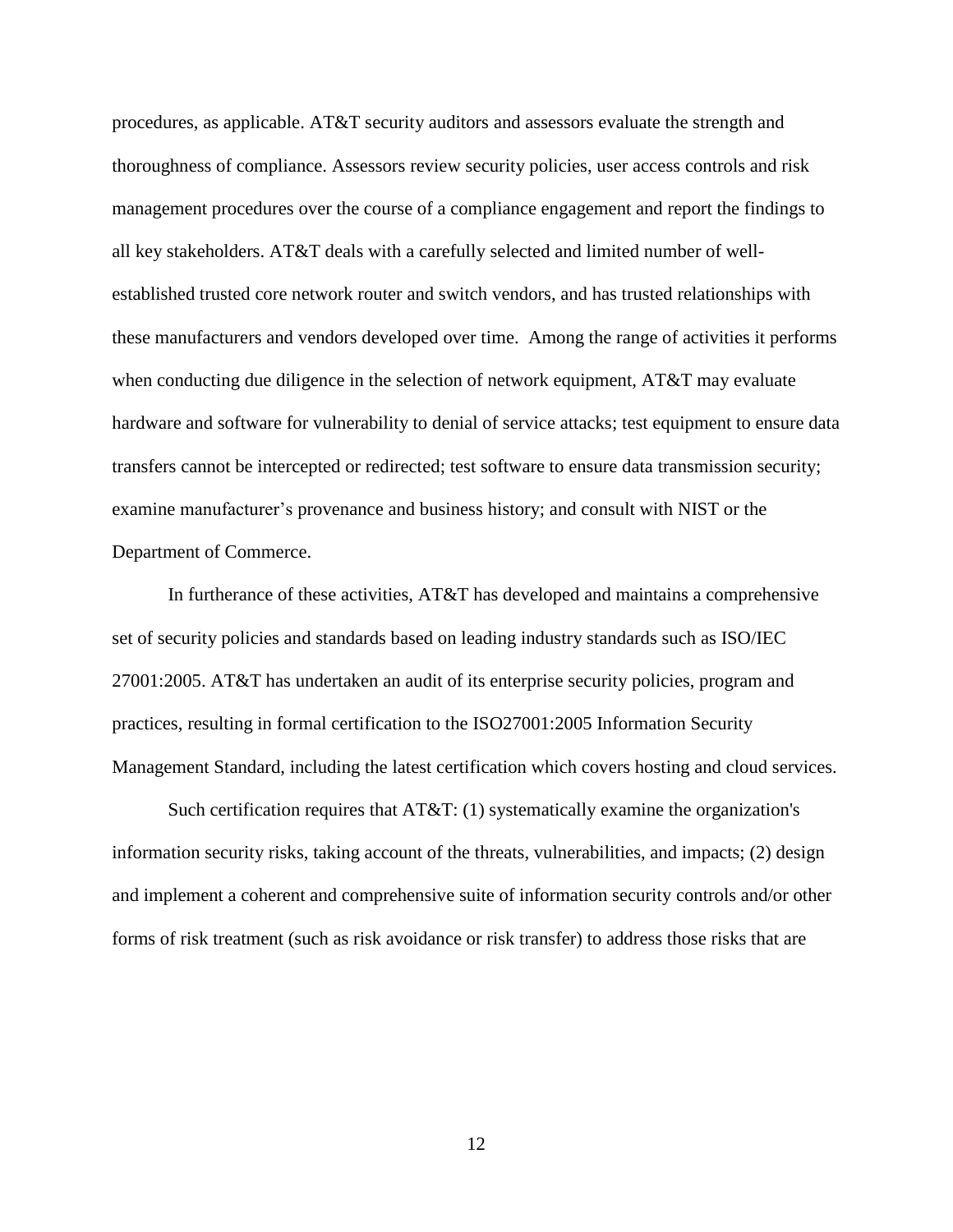deemed unacceptable; and (3) adopt an overarching management process to ensure that the information security controls continue to meet the organization's information security needs on an ongoing basis.

AT&T complies with standards and certifications required for specific lines of business referenced earlier in these comments.<sup>24</sup> In addition, AT&T has made significant investments in the security of its mobile network. AT&T's Radio Access Network (RAN) complies with 3GPP airlink security standards as well as AT&T Security policies which are in turn certified to the ISO/IEC 27001:2005 Information Security Management Standard. The RAN uses secure protocols in order to maintain and manage communication with the mobile station as well as specific procedures including power control and handover management. An important security mechanism that protects the radio link against eavesdropping is encryption, which protects both user data and network control information.

With respect to company security practices that may be broadly applicable across sectors and throughout industry, AT&T employs processes and procedures in each of the following functional categories: separation of business from operational systems; use of encryption and key management; identification and authorization of users accessing systems; asset identification and management; monitoring and incident detection tools and capabilities; incident handling policies and procedures; mission/system resiliency practices; security engineering practices; and privacy and civil liberties protection.

<sup>24</sup> *Supra, n.19, and accompanying text.*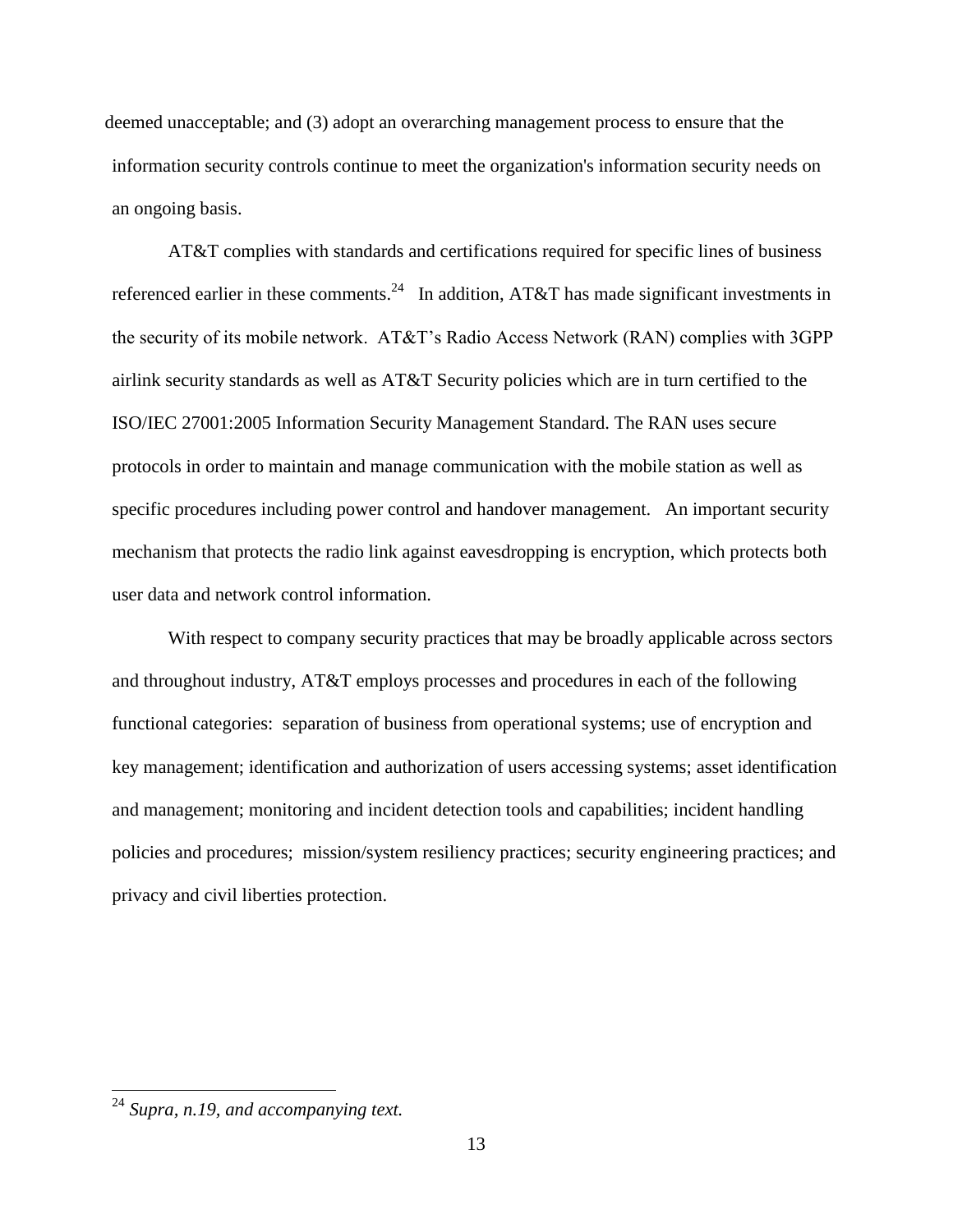The fact that AT&T has certified to certain select standards, that it participates in a wide variety of standards setting forums, and that it has adopted practices, polices and procedures in categories of standards proposed by NIST, should not necessarily be the basis for an inference that these actions can be applied universally across CI sectors. As discussed earlier, each CI owner or operator is in the best position to understand specific needs, assess which practices or categories of practices will be most beneficial to mitigating their cybersecurity risks and which pose the most significant implementation challenge. $^{25}$ .

#### **ROLE OF SECTOR-SPECIFIC AGENCIES**

Finally, the RFI seeks information about the role of sector-specific agencies (SSA) and related sector coordinating councils (SCC) in developing and promoting the use of the Framework and what other outreach should occur. In AT&T's view the SSAs and SCCs should continue to function as they do today - bringing together government and industry to identify critical infrastructure at risk, such as in the National Sector Risk Assessment (NSRA), and to develop broad sector specific plans to mitigate those risks. The SSA and SCCs can facilitate implementation of the Framework within a given CI sector, and otherwise fulfill the performance objectives as set by the Sector Specific Agencies in collaboration with DHS. Appendix A provides some high level background on the communications sector partnership with government.

<sup>25</sup> *Supra, n.9, and accompanying text.*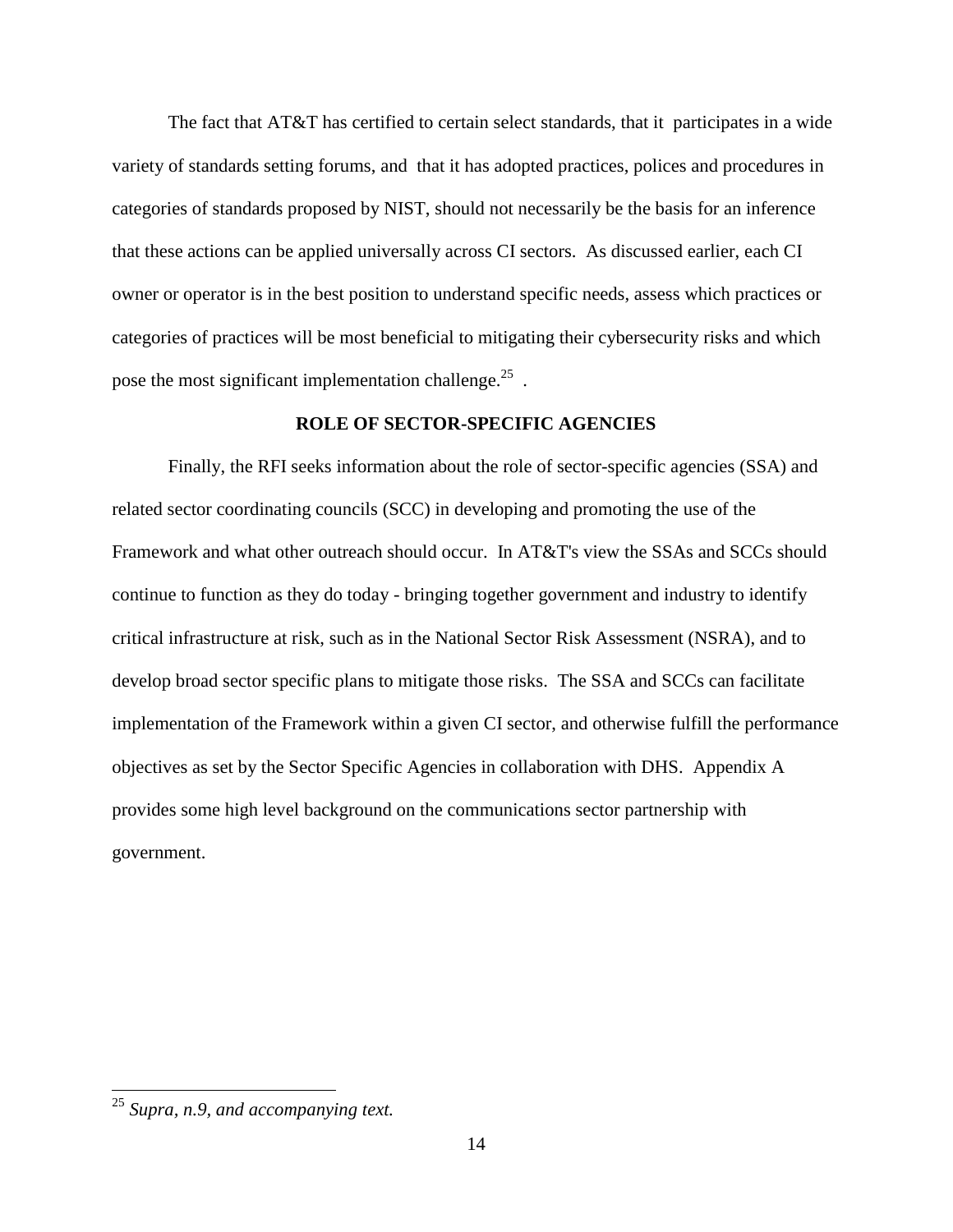## **CONCLUSION**

Substantial market-based incentives exist for communications service providers to implement effective network protection measures, as evidenced by sophisticated cybersecurity practices currently in place. Innovation, not regulation, must be our nation's first line of defense against malicious cyber adversaries. As NIST develops a Framework designed to address cybersecurity throughout the Internet ecosystem, it should ensure that its efforts are truly designed to align policy, business, and technological approaches to address cyber risks in an efficient and inclusive manner.

Respectfully submitted,

# **AT&T Inc.**

By: */s/ Theodore R. Kingsley* Theodore R. Kingsley Keith M. Krom Peggy Garber AT&T Inc. 1133 21<sup>st</sup> Street, N.W. Washington, D.C. 20036 (202) 463-4627 *Counsel for AT&T*

April 8, 2013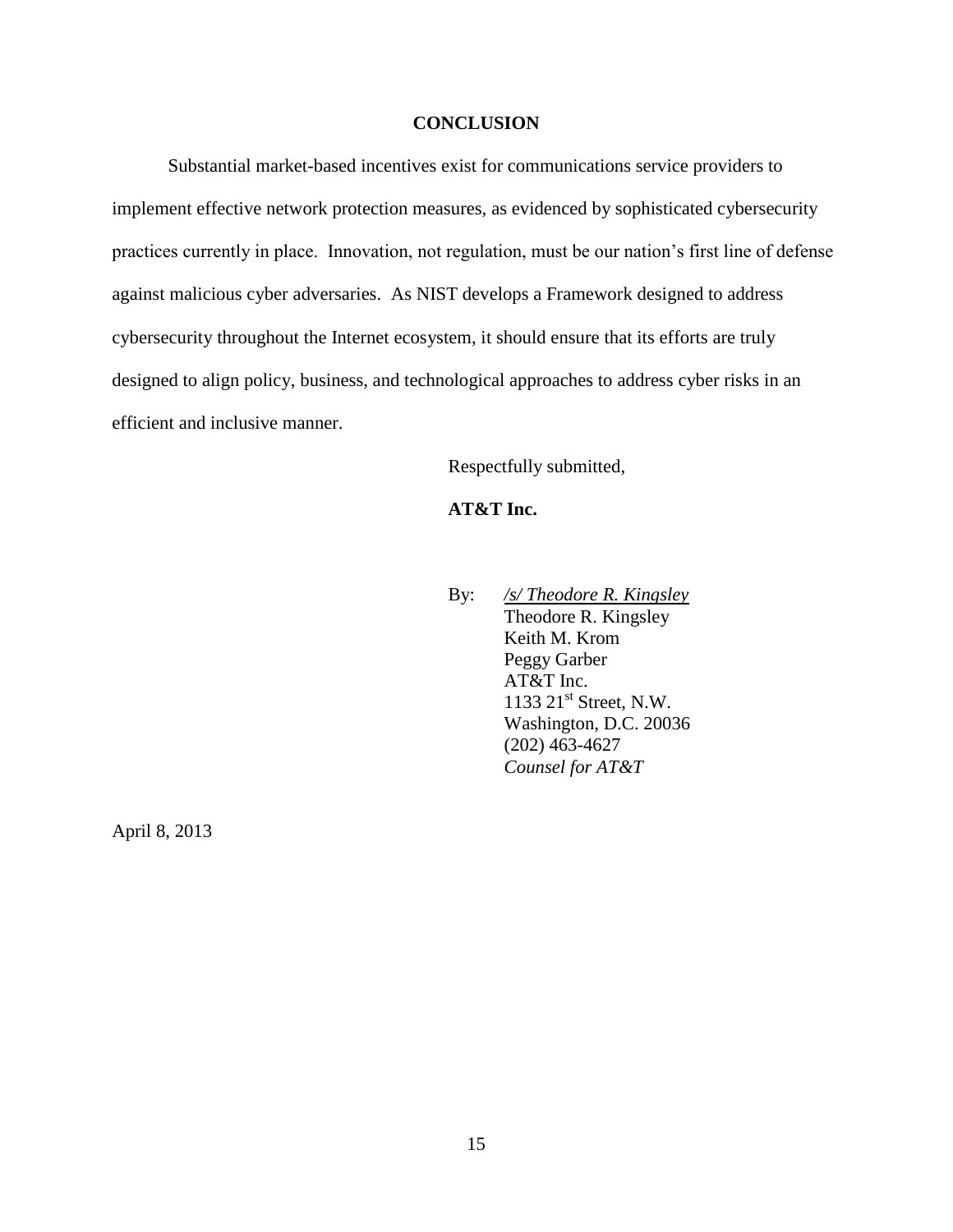#### **APPENDIX A**

The Communications Sector has a long history of cooperation among its membership and with the Federal government with respect to national security and emergency preparedness. The sector partnership has roots that go back many decades crystallizing with the formation of the National Communications System following the 1962 Cuban Missile Crisis. Over the years the relationship has only been strengthened through a focus on specific operations, planning and strategic activities. This history distinguishes the Communications Sector from most other critical sectors identified in the National Infrastructure Protection Plan (NIPP). The sector personifies cooperation and trusted relationships that have resulted in the delivery of critical services when emergencies and disasters occur. This strong bond exists largely because of three organizations that have been created in response to earlier threats to the nation's critical infrastructure. Collectively, these organizations, in concert with DHS, which serves as the Sector Specific Agency for the Communications Sector, provide the policy, planning and operations framework necessary to address the nation's communications priorities.

#### *National Security Telecommunications Advisory Committee (NSTAC)***.** The

NSTAC (www.ncs.gov/nstac/nstachtml) was created in 1982 by Executive Order 12382 and is comprised of up to 30 chief executives from major telecommunications companies, network service providers, information technology, finance, and aerospace companies and is the lead on policy development efforts within the Communications Sector. The NSTAC provides the President with recommendations intended to assure vital telecommunications links through any event or crisis, and to help the U.S. Government maintain a reliable, secure, and resilient national communications posture. Key areas of NSTAC focus include: strengthening national

16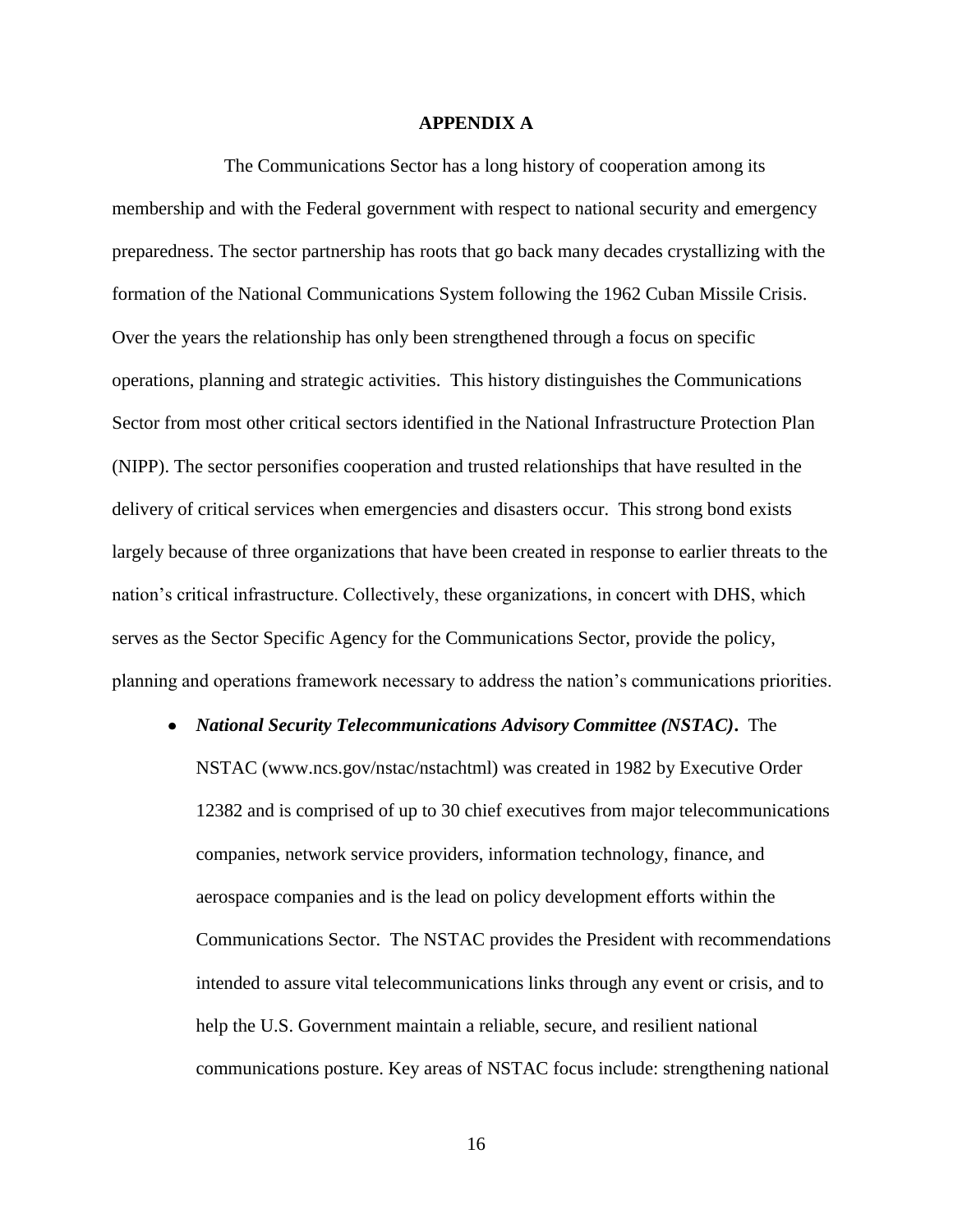security; enhancing cyber security; maintaining the global communications infrastructure; assuring communications for disaster response; and, addressing critical infrastructure interdependencies. Recent NSTAC reports have addressed the physical security of core networks, Internet Protocol-based priority services, the reliance of commercial communications on the global positioning system, cloud computing and security controls and communications network resiliency

*Communications Sector Coordinating Council (C-SCC).*The C-SCC

(www.commscc.org) was chartered in calendar year 2005 and leads planning efforts within the sector to help coordinate initiatives to improve the physical and cyber security of sector assets; to ease the flow of information within the sector, across sectors and with designated Federal agencies; and to address issues related to response and recovery following an incident or event. The 35 members of the C-SCC broadly represent the sector and include cable, commercial and public broadcasters, information service providers, satellite, undersea cable, utility telecom providers, service integrators, equipment vendors, and wireless and wireline owners and operators and their respective trade associations.

*National Coordinating Center for Telecommunications (NCC) Communications Information Sharing and Analysis Center (C-ISAC).*In 1982, federal government and telecommunications industry officials identified the need for a joint mechanism to coordinate the initiation and restoration of national security and emergency preparedness telecommunications services. In 1984, Executive Order 12472 created

17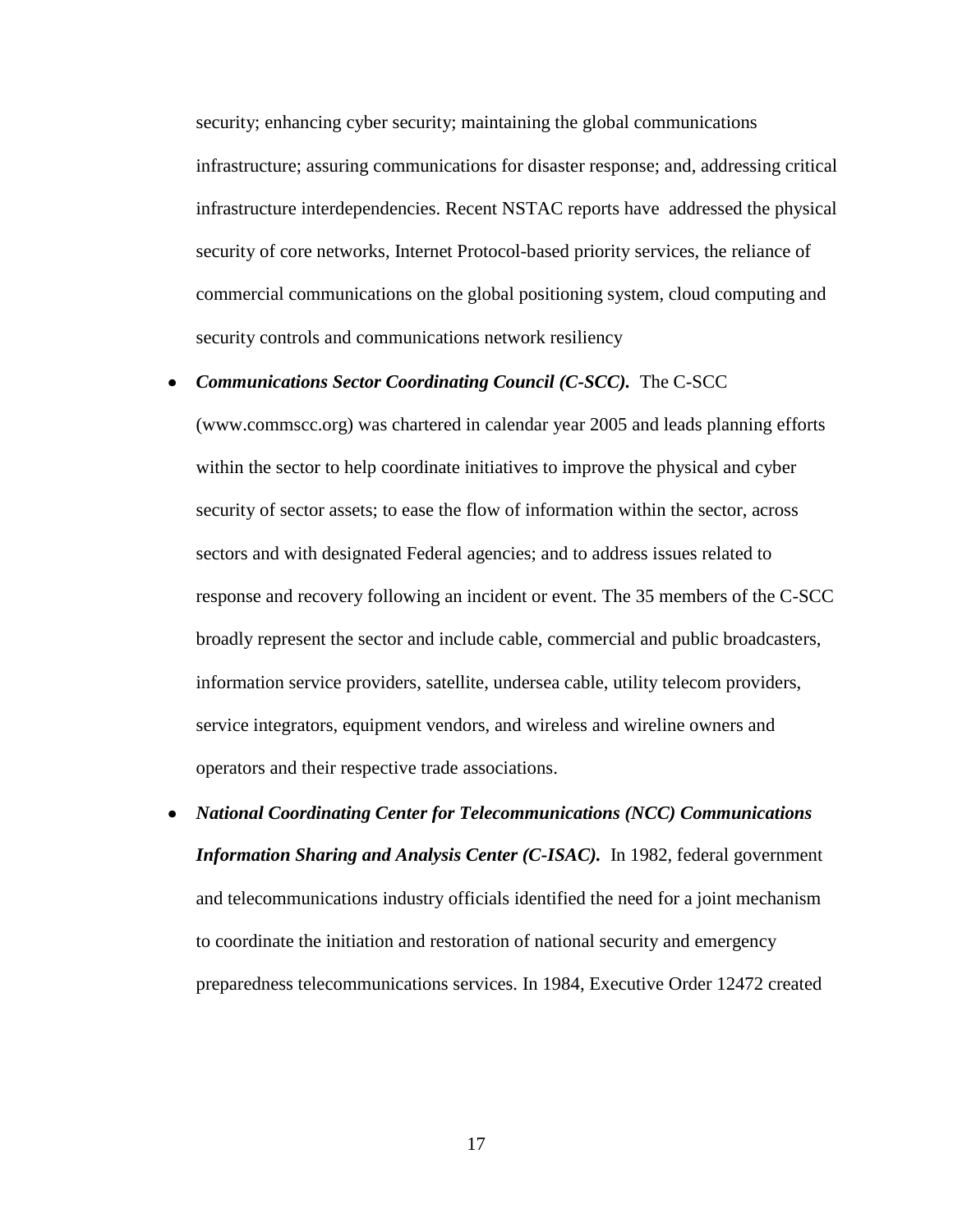the NCC (wwwncs.gov). This organization's unique industry - government partnership advances collaboration on operational issues on a 24 X 7 basis and coordinates NS/EP responses in times of crisis. Since 2000, the NCC's Communications Information Sharing and Analysis Center (C-ISAC), comprised of 51 industry member companies, has facilitated the exchange of information among government and industry participants regarding vulnerabilities, threats, intrusions and anomalies affecting the telecommunications infrastructure. Weekly meetings of industry and government members are held to share threat and incident information. During emergencies, daily or more frequent meetings are held with industry and government members involved with the response effort.

The Communications Sector has recently completed a variety of activities related to cybersecurity. In 2008 and again in 2012, the C-SCC completed work on the National Sector Risk Assessment (NSRA) as prescribed by the National Infrastructure Protection Plan (NIPP) which included assessments of both physical and cyber risks to the communications infrastructure. The C-SCC also has developed a Sector Specific Plan (SSP) which is intended to mitigate both cyber and physical risks. The CSSP and Sector Annual Reports are developed using the Homeland Infrastructure Threat and Risk Analysis Center (HITRAC) process in the Department of Homeland Security (DHS).